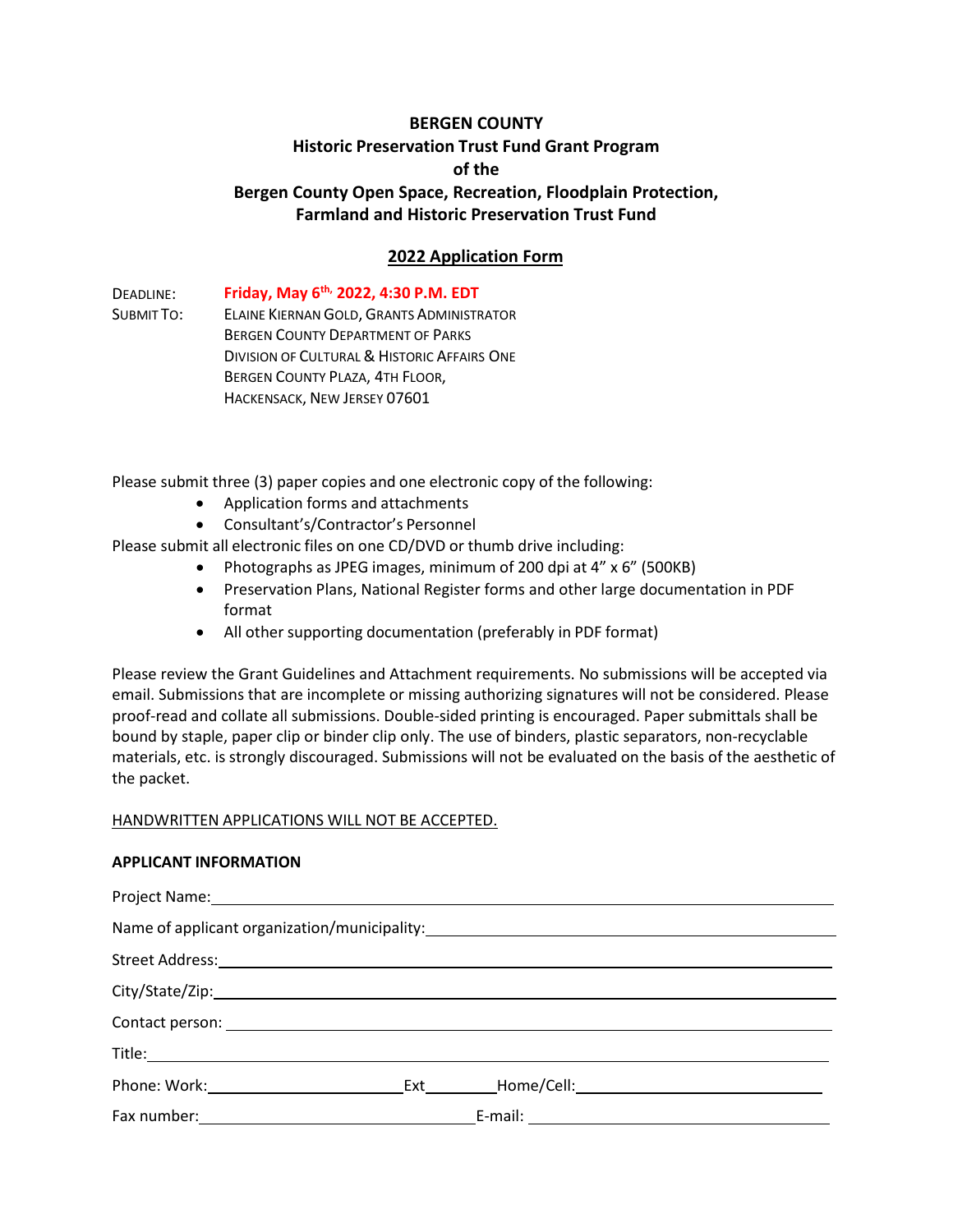| Relationship of Applicant to the historic resource: (Attachment A, required for all applicants)<br>_ Applicant owns the property                                                                                                     | ___ Applicant leases the property. Owner's Name: ________________________________                  |                   |
|--------------------------------------------------------------------------------------------------------------------------------------------------------------------------------------------------------------------------------------|----------------------------------------------------------------------------------------------------|-------------------|
| and significant control over the property.                                                                                                                                                                                           | If the applicant is different than the owner, submit a copy of a valid lease indicating possession |                   |
| (ATTACHMENT B and C Required for Non-Profits)                                                                                                                                                                                        |                                                                                                    |                   |
| <b>PROPERTY</b>                                                                                                                                                                                                                      |                                                                                                    |                   |
|                                                                                                                                                                                                                                      |                                                                                                    |                   |
|                                                                                                                                                                                                                                      |                                                                                                    |                   |
|                                                                                                                                                                                                                                      |                                                                                                    |                   |
|                                                                                                                                                                                                                                      |                                                                                                    |                   |
|                                                                                                                                                                                                                                      |                                                                                                    |                   |
|                                                                                                                                                                                                                                      |                                                                                                    |                   |
|                                                                                                                                                                                                                                      |                                                                                                    |                   |
| Original use: <u>example and a series of the series of the series of the series of the series of the series of the series of the series of the series of the series of the series of the series of the series of the series of t</u> |                                                                                                    |                   |
|                                                                                                                                                                                                                                      |                                                                                                    |                   |
|                                                                                                                                                                                                                                      |                                                                                                    |                   |
|                                                                                                                                                                                                                                      |                                                                                                    |                   |
| Register of Historic Places Status (Insert date for all that apply; Attachment D required).                                                                                                                                          |                                                                                                    |                   |
| National Register of Historic Places:                                                                                                                                                                                                |                                                                                                    | district <b>N</b> |
|                                                                                                                                                                                                                                      |                                                                                                    | district          |
| <b>TENJ Eligible:</b> district district district                                                                                                                                                                                     |                                                                                                    |                   |
| accally designated: https://www.individual_example.com/district/                                                                                                                                                                     |                                                                                                    |                   |
| The property is currently: $\mathbb{Z}$ _____Occupied                                                                                                                                                                                | <b>2</b> Unoccupied                                                                                |                   |
|                                                                                                                                                                                                                                      |                                                                                                    |                   |

On a separate sheet, describe concisely the architectural, cultural and historical significance of the property.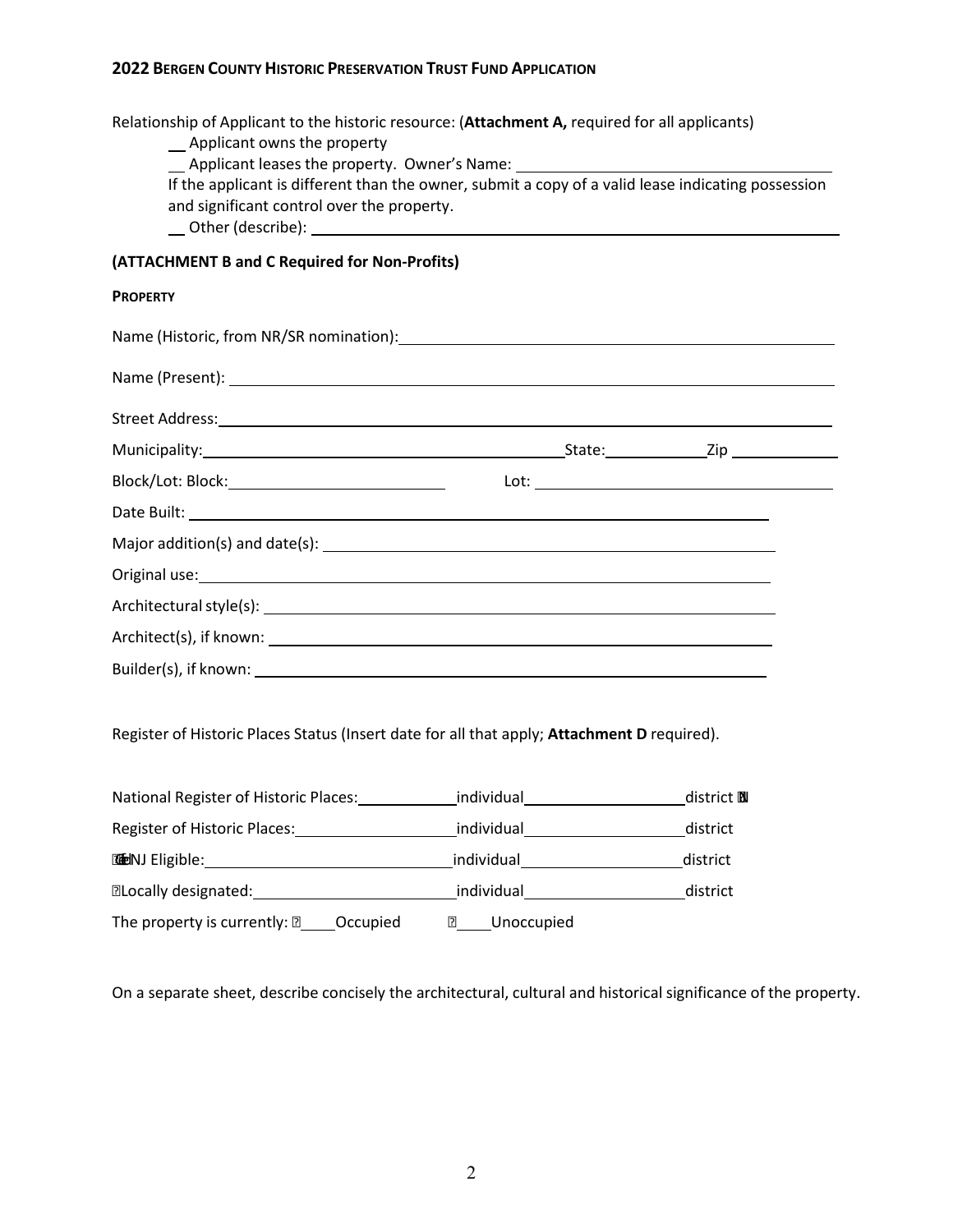Current physical condition of the property:

Excellent (No visible repair work needed)

Good (Need for general maintenance)

Fair (in need of more than routine maintenance)

Poor (in need of major repairs)

Describe any conditions, inappropriate use threatening the property. If the property is endangered, explain the nature of the threats.

Proposed use of the site:

Describe any impact proposed project may have on the existing use of the site.

Existing use of the site:

## Provide the following:

\_\_\_ For Historic Survey Projects, attach a map of the project area with the proposed survey area or historic district boundary clearly delineated.

Site location based on Street Map (8  $\frac{1}{2}$  x 11)

Photographs (**Attachment E**)

Restrictions (Provide copies, if any)

Existing Deed Restrictions:

Encumbrances (mortgage) and Utility:

Easements (if any):

## **STEWARDSHIP**

Who is responsible for budgeting, supervising and performing maintenance work?

How will the property be maintained once the funded work is complete? (Provide **Attachment F**)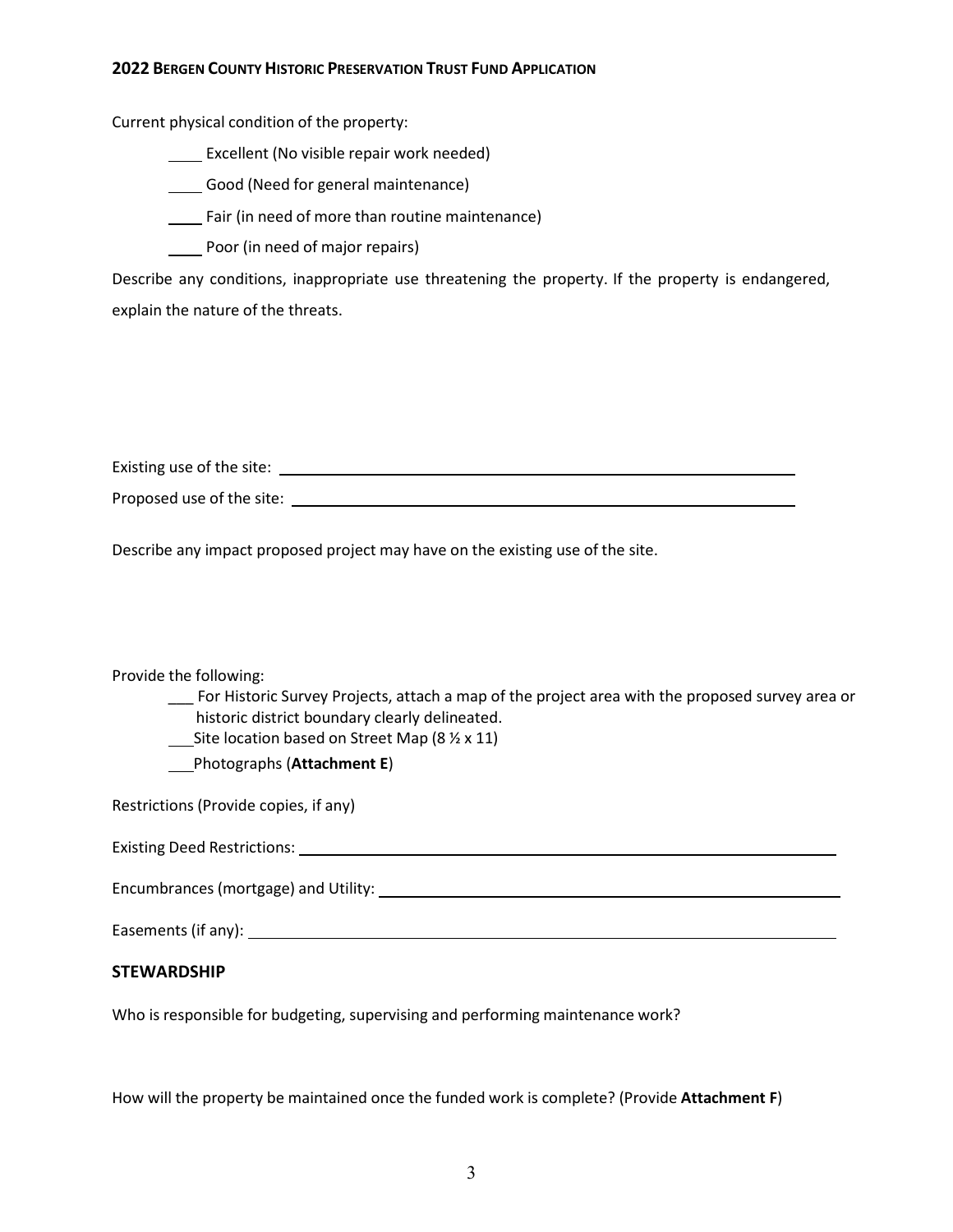Provide the total Operating Budget for the property for the last three years. Include maintenance, operations, programs and special events, and staff salaries.

| Year | <b>Total Revenue</b> | <b>Total Expenses</b> |
|------|----------------------|-----------------------|
| 2019 |                      |                       |
| 2020 |                      |                       |
| 2021 |                      |                       |

Budget Summary

Figures must match totals from the Budget Table (See page 7 of this application)

| <b>Total Project Cost:</b> |  |
|----------------------------|--|
| Match:                     |  |
| Grant Request:             |  |

### **PROJECT SCOPE OF WORK**

Type of Application: Refer to "Eligible Activities" listed in the Grant Rules and Regulations. Select all that apply.

**\_\_\_\_Acquisition (fee simple) Note: Applicant must provide a recent appraisal prepared after December** 31st, 2021.

**Fig. 2** Preservation Planning Document

National Register Nomination

Construction Design Documents

**Construction Project** 

Describe the goals of the project. What are the problems and needs of the resource that you will address in your project?

Describe the completed research, site/structural investigation and planning that substantiates the project's preservation goals.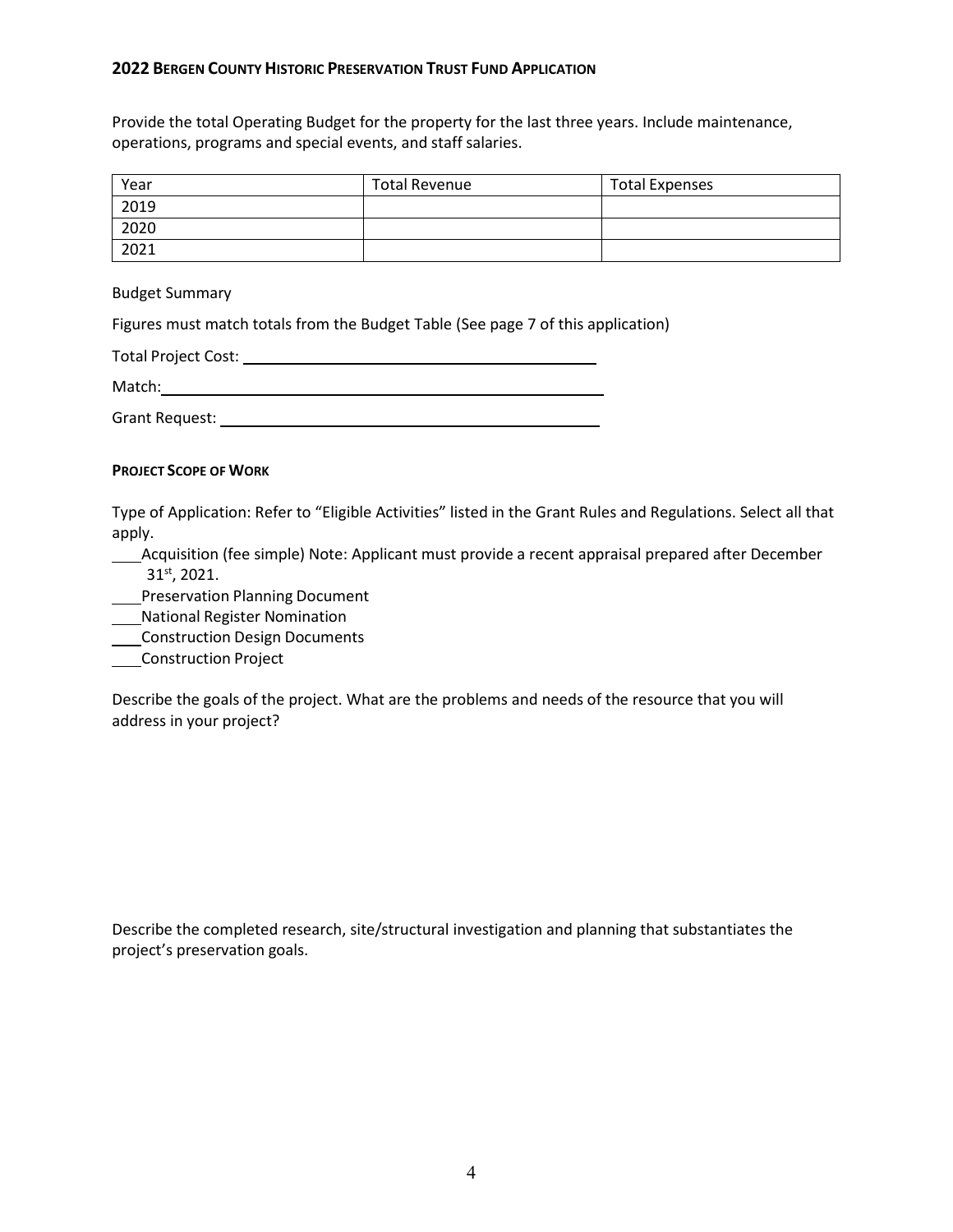**Note:** The Bergen County Historic Preservation Advisory Board strongly encourages applicants to have a historic preservation planning document completed prior to requesting funding for the preparation ofconstruction documents or requesting construction funding.

At what stage is the project?

- Contract with consultant
- Proposal submitted by Consultant and accepted by Applicant
- Proposals submitted by consultants under consideration
- Request for Proposal (RFP) for consultant services prepared by Applicant
- Other (describe):

# **DOCUMENTATION OF PROPOSED WORK**

Describe concisely the scope of work proposed in this grant request. List tasks and include, if available, a clear description of the proposed work in as many of the flowing documents that apply to your project.

- \_\_\_\_ A request for proposal (RFP) for consultant services prepared by the applicant:
- \_\_\_\_ A proposal addressed to the applicant on the letterhead of the consultant selected for the project;
- \_\_\_\_ A copy of a signed agreement between the applicant and consultant;
- \_\_\_\_ Current plans and specifications;
- \_\_\_\_ If the project is ready for bidding, a brief description of how you are soliciting bids.
- **Example 21** Appraisal (Acquisitions only)

## **Consultant/Contractor Personnel**

Include a list of the names of the firms and their personnel who will participate directly in the grant-assisted project. Applications without named consultants should include, at minimum, a statement of professional qualifications needed in the project.

**Note:** Applicants are encouraged to meet The Secretary of the Interior's Historic Preservation Professional Qualifications Standards for their related disciplines. If the principal team leader does not meet the requirements as outlined above, include an explanation as to why the selected principal consultant is well suited for the project.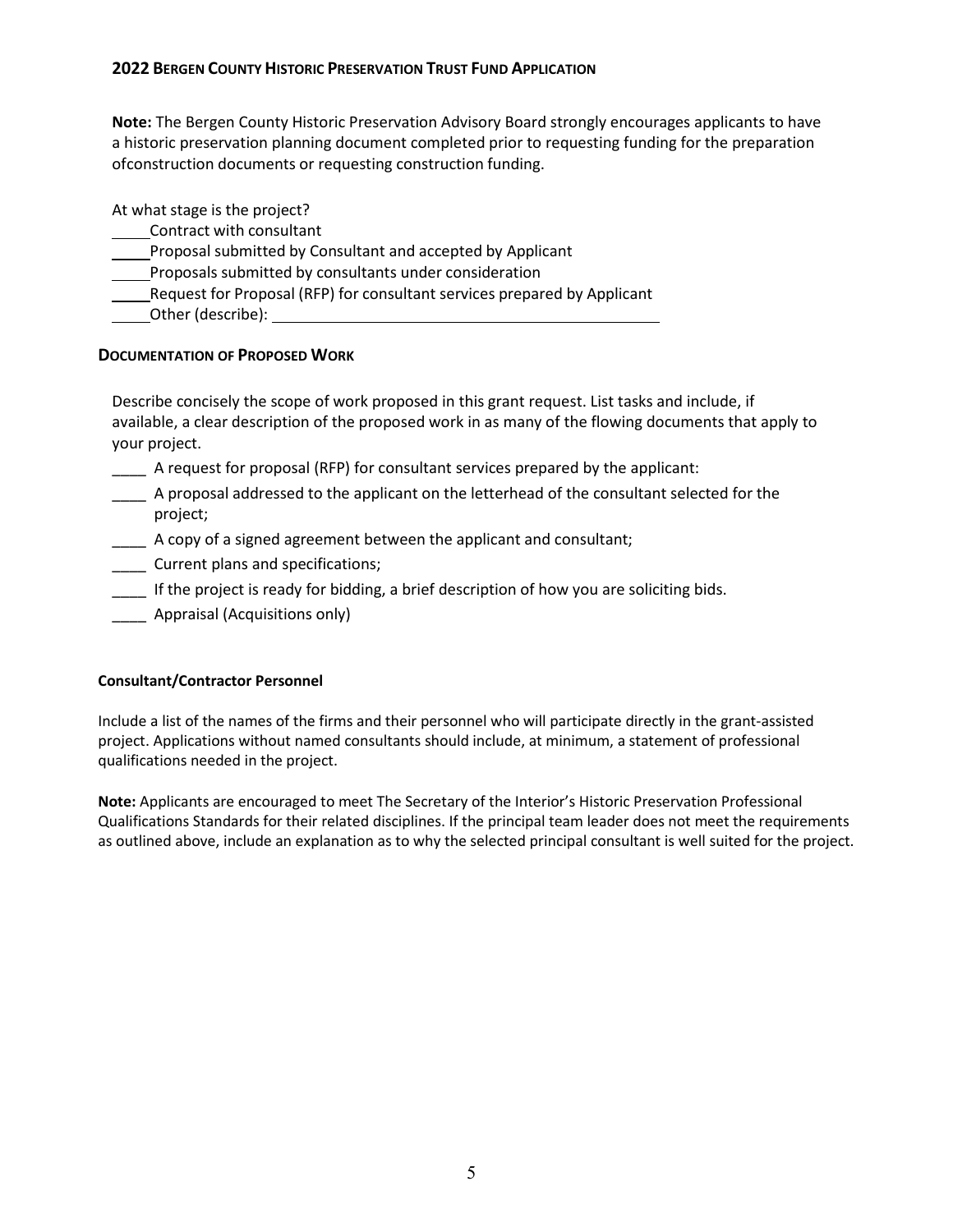# **PROJECT GRANT REQUEST**

### **THINGS TO CONSIDER:**

- The line items provided in the grant request should correspond to the work referenced in the PROJECT SCOPE OF WORK.
- If the project encompasses work on several structures, a separate Grant Project Budget must be submitted for each structure and a grant project total page added. A spreadsheet with the content specified the Grant Project Budget with a similar layout may be substituted.
- All non-construction expenses include cost for planning or research directly related to project, such as fees for historic structures reports, preservation plans, materials testing, architectural, engineering or archaeological work, as well as design, construction, and post-construction professional services.
- For construction projects, grant funding for non-construction costs for design, construction, and post construction may not exceed 20% of the construction budget. Therefore, if the project received a previous grant that covered preparation of design documents for this project's activities, this amount should be included when calculating the 20% limit. Planning and research reports & documents are not included in this 20% limit.
- If this project is the **acquisition** of a historic property, provide the amount of the certified appraised value of the property and building(s) and provide a copy with this application. The acquisition total amount cannot exceed the appraisal. The appraisal report should have an appraisal valuation date after December 31<sup>st</sup>, 2021.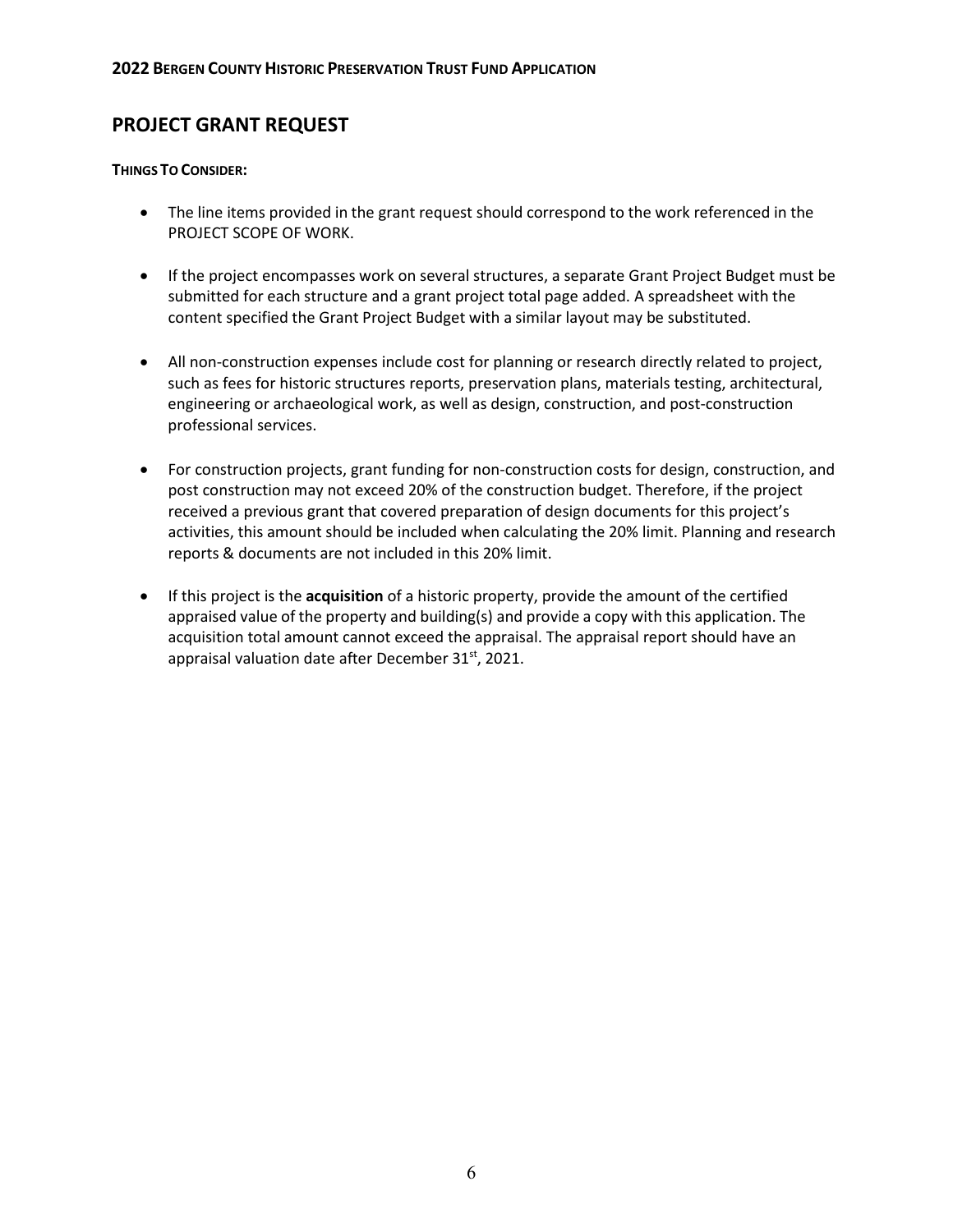| <b>Activities</b>                       | <b>Project Cost</b> | <b>Match</b> | <b>Grant Request</b> |
|-----------------------------------------|---------------------|--------------|----------------------|
| <b>NON-CONSTRUCTION</b>                 |                     |              |                      |
| <b>Planning Reports &amp; Documents</b> |                     |              |                      |
| Planning: National Register             |                     |              |                      |
| <b>Nomination Form</b>                  |                     |              |                      |
| Sub-total, planning documents           |                     |              |                      |
| <b>Preparation of Design</b>            |                     |              |                      |
| Documents                               |                     |              |                      |
| <b>Construction Contract</b>            |                     |              |                      |
| Administration                          |                     |              |                      |
| <b>Post-Construction Services</b>       |                     |              |                      |
| (identify)                              |                     |              |                      |
| Other Services (identify)               |                     |              |                      |
| Sub-total design, construction,         |                     |              |                      |
| & post construction                     |                     |              |                      |
| A. Total, Non Construction (Add         |                     |              |                      |
| up the two Sub-totals)                  |                     |              |                      |
|                                         |                     |              |                      |
| <b>CONSTRUCTION</b>                     |                     |              |                      |
| Division 01: General                    |                     |              |                      |
| Requirements                            |                     |              |                      |
| Project Sign, if required               |                     |              |                      |
| Permanent                               |                     |              |                      |
| Marker/Plaque/Sign, if required         |                     |              |                      |
| Division 02: Site Work                  |                     |              |                      |
| Division 03: Concrete                   |                     |              |                      |
| Division 04: Masonry                    |                     |              |                      |
| Division 05: Metals                     |                     |              |                      |
| Division 06: Wood and Plastic           |                     |              |                      |
| Division 07: Thermal/Moisture           |                     |              |                      |
| Protection                              |                     |              |                      |
| Division 08: Doors/Windows              |                     |              |                      |
| Division 09: Finishes                   |                     |              |                      |
| Division 10: Specialties                |                     |              |                      |
| Division 11, 12, 13: Ineligible         |                     |              |                      |
| Division 14: Conveying Systems          |                     |              |                      |
| Division 15: Mechanical                 |                     |              |                      |
| Systems                                 |                     |              |                      |
| Division 16: Electrical Systems         |                     |              |                      |
| <b>B. Total, Construction</b>           |                     |              |                      |
| C. Grant Total, $A + B$                 |                     |              |                      |

# **GRANT PROJECT BUDGET TABLE**

| <b>Amount Requested from BCHPTF</b>                         |                                |
|-------------------------------------------------------------|--------------------------------|
| Applicant's match amount                                    | . (See Guidelines, Section X.) |
| Percentage of total project cost for the applicant's match: |                                |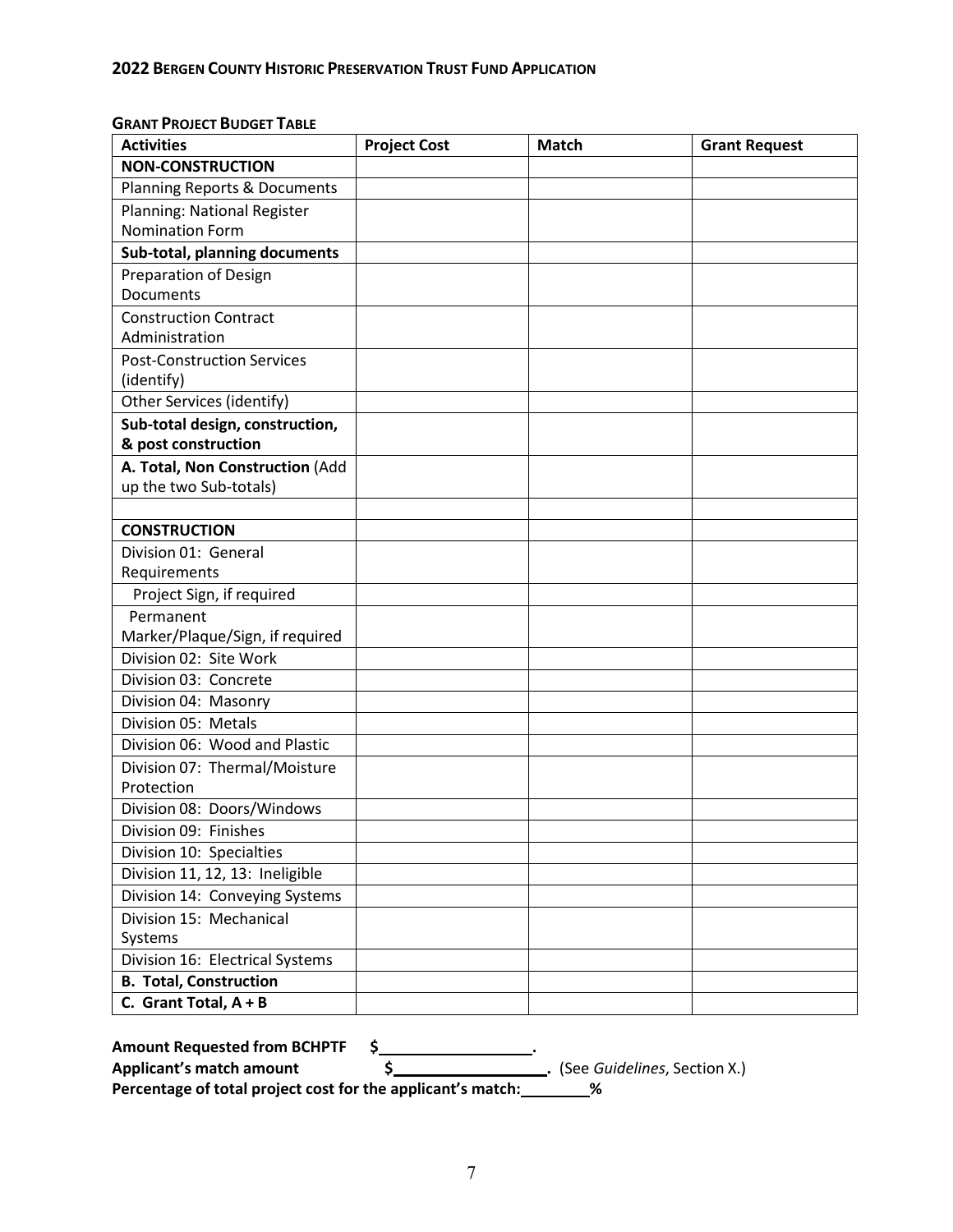### **GRANT PROJECT BUDGET**

Cash in hand matching funds: Itemize and describe the source and status of funds that will be used to match the County grant requested. Indicate under status the date the funds were received or are expected.

| <b>Source of Funds</b> | <b>Status</b> | Amount |
|------------------------|---------------|--------|
|                        |               |        |
|                        |               |        |
|                        |               |        |
|                        |               |        |
|                        | <b>Total</b>  |        |

If adequate matching funds are not currently available, explain your plans and schedule for raising the match.

#### **PUBLIC BENEFIT**

#### **Public Access to the Property**

|                                                        | Current          | <b>At Project completion</b> |
|--------------------------------------------------------|------------------|------------------------------|
| Open to the public                                     | Yes              | Yes<br>Δ                     |
|                                                        | No               | No.<br>Λ                     |
| Open to the public on a regular<br>basis - # Days/year |                  |                              |
| Open to the public on a regular<br>basis - # Hours/day |                  |                              |
| Open by appointment only                               | Yes              | Yes                          |
|                                                        | No.<br>Λ         | No.<br>Δ                     |
| Number of visitors per year                            |                  |                              |
| How was this number                                    | Actual<br>Λ      |                              |
| calculated?                                            | Estimated        |                              |
|                                                        | Source of count: |                              |

Please provide any additional information helpful for review, including interpretive program, innovative design; how project achieves local community revitalization, preservation of the built or natural environment, heritage education, or tourism; how project promotes preservation activity and reach new audiences.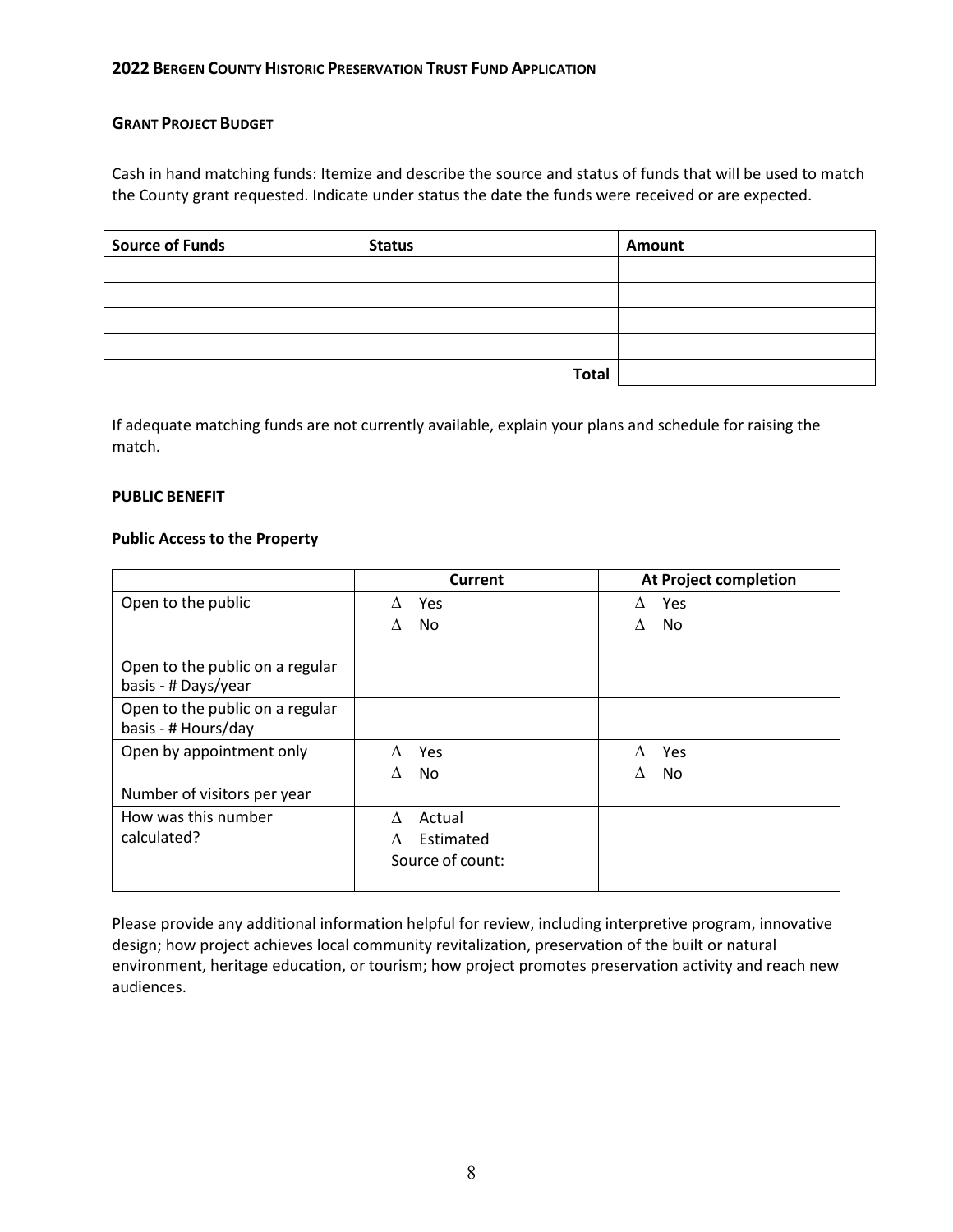### **Accessibility**

Is the property compliant with the American Disability Act?\_\_\_\_\_Yes\_\_\_\_\_No

If not, has your organization conducted an "ADA Self-Assessment Survey" and prepared an ADA complianceplan? \_\_\_\_\_\_\_ Yes \_\_\_\_\_ No

If yes, please provide a copy of your ADA Compliance Plan or

If no, explain your plans for ADA compliance (Provide **Attachment H**).

How does the facility currently accommodate individuals with disabilities?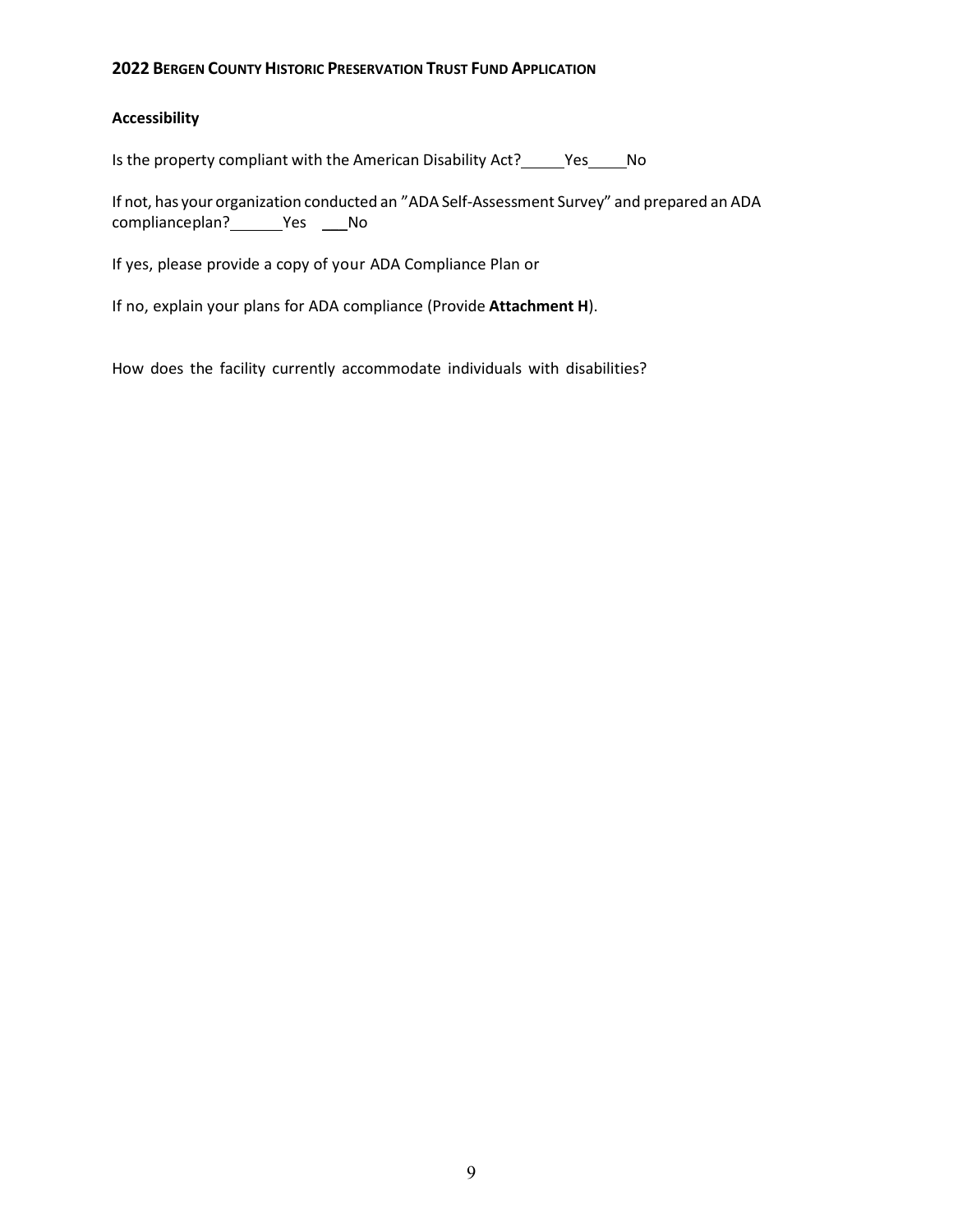# **Fire Suppression**

Is there a plan for fire suppression? \_\_\_\_\_\_\_\_Yes \_\_\_\_\_\_\_\_ No

If yes, please provide a copy of the plan (Provide **Attachment I**)

If no fire suppression plan is currently in place OR a copy of an established plan is not available please address how fire suppression, protection and off-site monitoring of the facility will be established and maintained.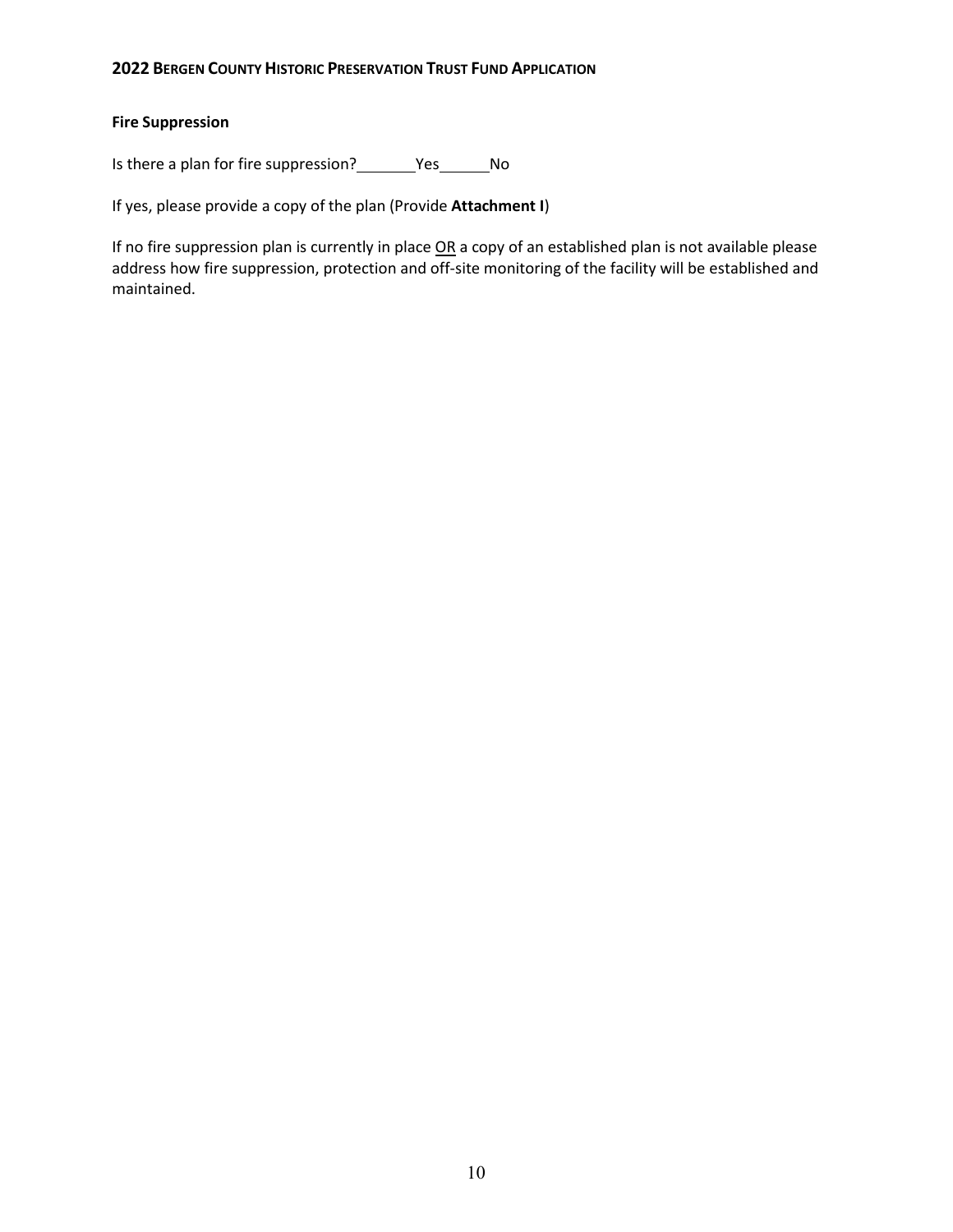#### **The applicant certifies the following:**

a) The filing of this application has been approved by the governing body of the applicant;

b) A public hearing was held prior to submitting this application;

c) The facts, figures, and information contained in this application, including all attachments, are true and correct;

d) Matching funds in the amount of  $\frac{2}{3}$  are currently available, or will be available by  $(date)$  for this project;

e) Sufficient funds will be available when construction is completed to assure effective operation and maintenance of the property;

f) Any funds received will be expended in accordance with the terms and conditions of the grant agreement;

g) The individual signing this agreement has been authorized by the organization/municipality to do so on its behalf, and by this signature binds the organization/municipality to statements and representations contained in the application.

h) This organization/municipality is aware that it must agree to restrictions, in perpetuity, on the lease, sale, exchange or donation of the property for which the grant is to be used, and must, if applicable, also execute an easement agreement with the County as described in Section XIV. A. of the Bergen County Historic Preservation Trust Fund *2022 Guidelines.*

Acting as a duly authorized representative for the applying organization, I am submitting this request for assistance from the *Bergen County Historic Preservation Trust Fund of the Bergen County Open Space, Recreation, Floodplain Protection, Farmland and Historic Preservation Trust Fund.*

| Signature of Owner | Signature of Co-owner |  |
|--------------------|-----------------------|--|
| <b>Print Name</b>  | <b>Print Name</b>     |  |
| Title              | Title                 |  |
| Date               | Date                  |  |

*Attach additional page if property has more than two owners. All owners must sign.*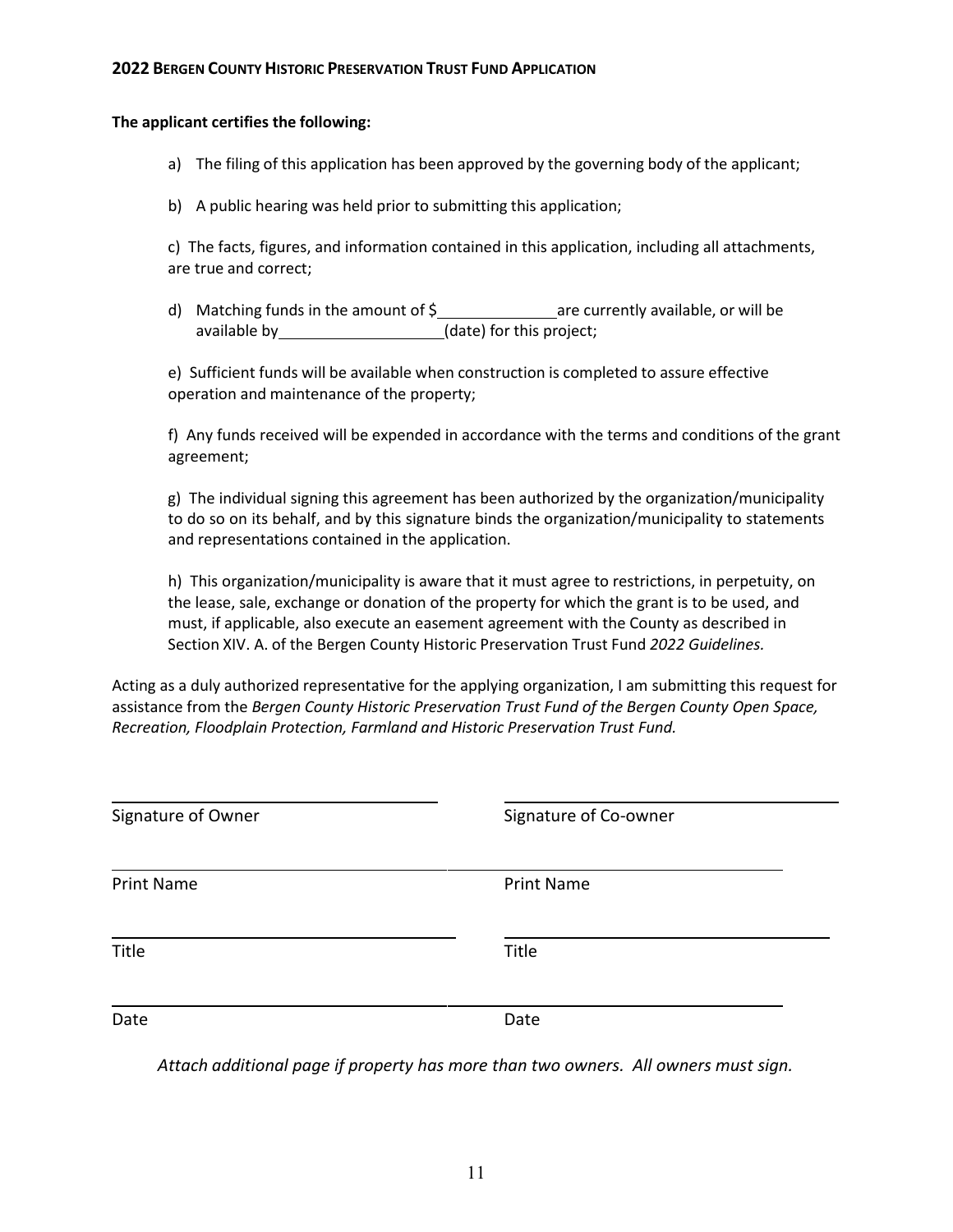# **BERGEN COUNTY HISTORIC PRESERVATION TRUST FUND GRANT PROGRAM of the Bergen County Open Space, Recreation, Floodplain Protection, Farmland and Historic Preservation Trust Fund**

# **ADDITIONAL ATTACHMENTS**

The following attachments are required as noted:

**Attachment A – Owner Assurances.** (required for all applicants)

**Attachment B - Organizational Information.** (required for non-profits)

**Attachment C – Applicant's Personnel.** (required for non-profits) Include a list of Board members and the names, positions, terms of office and occupations of all members of the applicant organization who will be responsible for managing the grant-assisted project.

**Attachment D - State of New Jersey or National Register of Historic Places status.** (required for all applicants).

- If the property is individually listed or part of an individual or thematic property listing, include a copy of the complete nomination form.
- If the property is included in a historic district listing, and is indicated on the nomination as a contributing resource to the historic district, include all relevant pages of the nomination form.
- If the property is not listed in the National or New Jersey Register of Historic Places, include a letter from the New Jersey Historic Preservation Office (NJ-HPO) certifying eligibility for listing of a site in the New Jersey Register. A Certificate of Eligibility must be received from the NJ-HPO at the time of application deadline.

**Attachment E** – **Photographs.** (required for all applicants). Submit photographs in the form of digital files (on labeled disc) depicting the overall setting of the property and general views of the site and buildings, and conditions that demonstrate the need for the grant. Digital photos should be a minimum of 200 dpi at 4"x6" (500KB). Also please include digital copies of historic photographs, if available. For print copies of the application, color photos printed on standard printer paper are acceptable. If the digital requirement presents a problem, please contact the Grants Administrator, Elaine Kiernan Gold at 201-336-7294 or [egold@co.bergen.nj.us](mailto:egold@co.bergen.nj.us)

**Attachment F** – **Long-range Maintenance Plan and Budget**. Provide a 5-year maintenance plan and budget, if available. If unavailable, please address the following questions: Who will be responsible for maintaining the property and is there a budget in place? Are you including the preparation of a maintenance plan in your overall project?

**Attachment G – Consultant's/Contractor's Personnel.** (required for all applicants) Include a list of the names of the firms and their personnel who will participate directly in the grant-assisted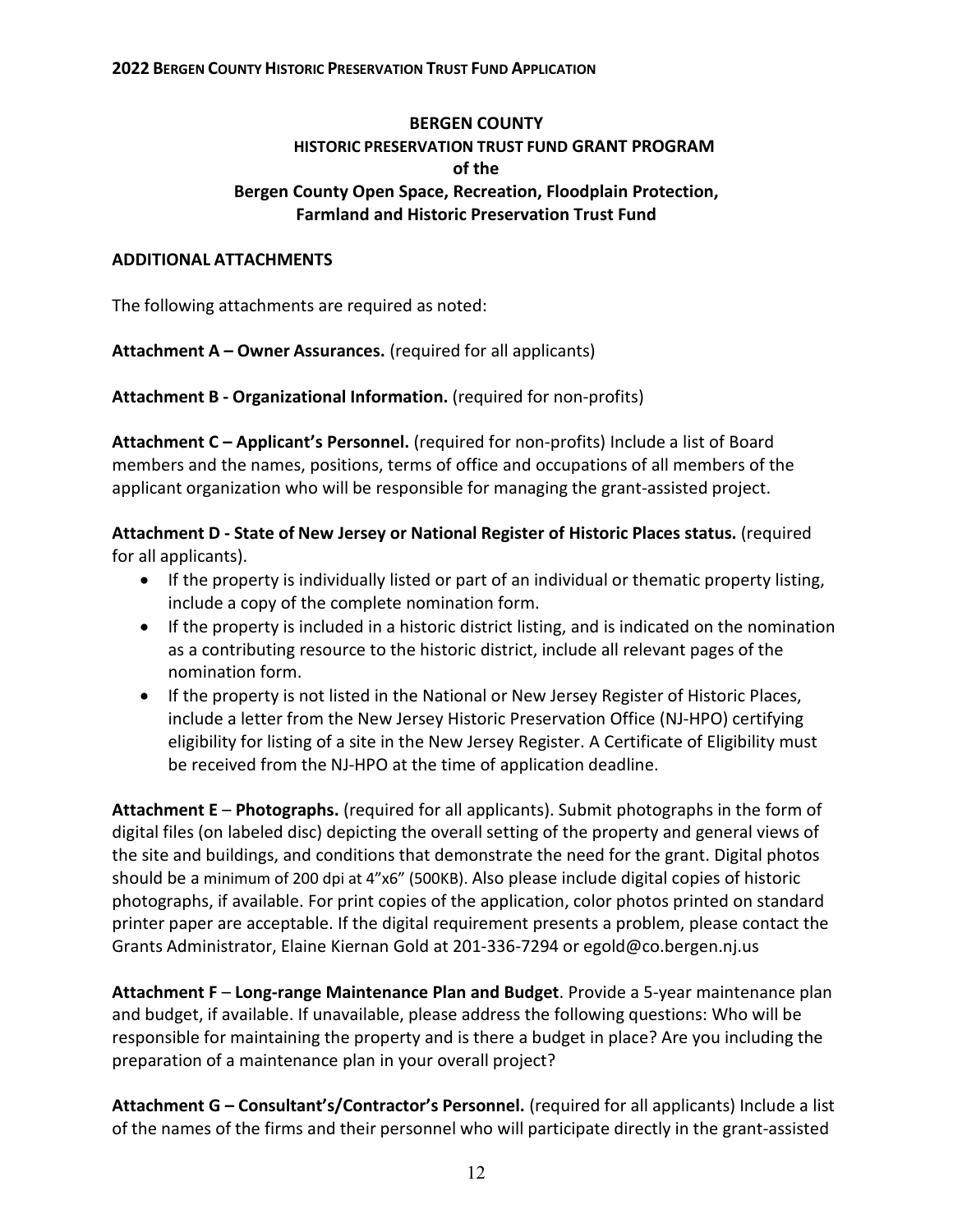project. Submit resumes of all project personnel and sub-consultants. **Note:** Applications without named consultants should include, at a minimum, a statement of professional qualifications needed in the project.

**Attachment – H Americans with Disabilities Act.** Provide a copy of the ADA compliance plan, if available. If unavailable, please explain your plans for compliance and address the following questions: How does the facility currently accommodate individuals with disabilities? Will accommodations be improved as a result of the proposed project?

**Attachment I – Fire Suppression.** Provide a copy of the fire suppression plan, if available. If not available, please address how fire suppression, protection and off-site monitoring of the facility will be established and maintained.

**Attachment J – Documentation of Available Match.** (required for all applicants) Provide letters of commitment specifying amount of matching funds for this project and/or a financial statement showing the amount of available funds. County or municipal governments must provide an approved resolution from the governing body committing to the specified match.

**Attachment K – Applicant's Long-Range Plan.** (required for all applicants) Include a current strategic or other long-range plan, specific to this site, for your community or organization. Plan can be as short as one page and should state your organization's goals and plans for implementation including interpretive plans, if appropriate. Non-profits: If your organization does not have a formal long-range plan, explain your long range goals and objectives. Municipalities: Include a copy of the historic preservation element of your municipal master plan and describe how this project contributes to the implementation of that element.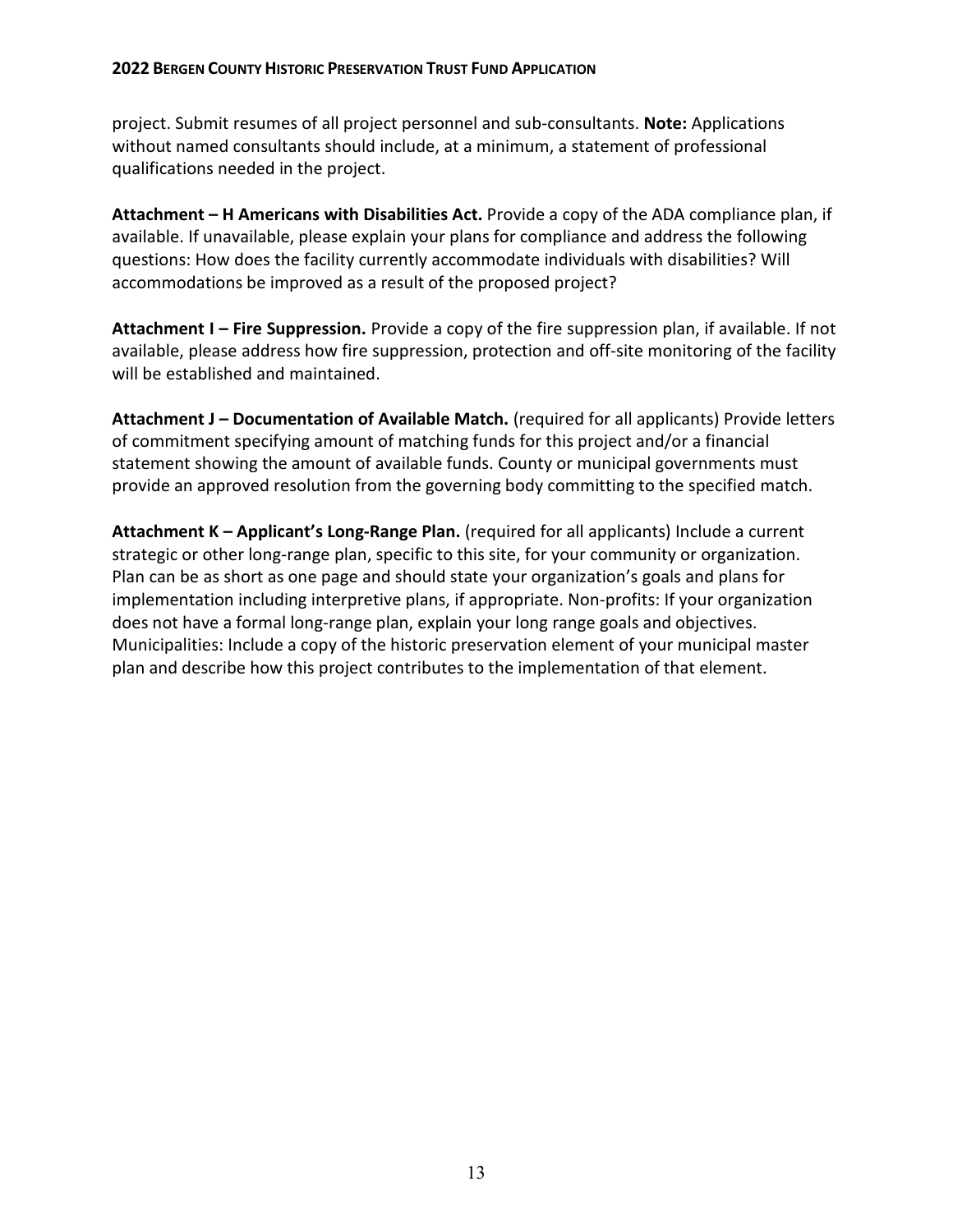### Attachment A – OWNER ASSURANCES

This attachment must be completed and executed by the owner of record.

|                                                                                                                      | Name of Co-owner |
|----------------------------------------------------------------------------------------------------------------------|------------------|
|                                                                                                                      |                  |
| <u> 1989 - Andrea Santa Andrea Andrea Andrea Andrea Andrea Andrea Andrea Andrea Andrea Andrea Andrea Andrea Andr</u> |                  |
|                                                                                                                      |                  |
|                                                                                                                      |                  |

I/we understand the purpose of the application to be submitted to the County of Bergen and I/we hereby agree to its submission. I/we agree that the listing of the property in the New Jersey or National Registers of Historic Places will be a condition of a grant. (If applicant leases the property) I/we also confirm that a valid lease is in effect and will be in effect for the duration of the grant and easement requirement that accompany the award of this grant.\*

| Signature of Owner | Signature of Co-owner |  |
|--------------------|-----------------------|--|
| <b>Print Name</b>  | <b>Print Name</b>     |  |
| Title              | Title                 |  |
| Date               | Date                  |  |

*\*Attach a copy of the lease to this Assurance.*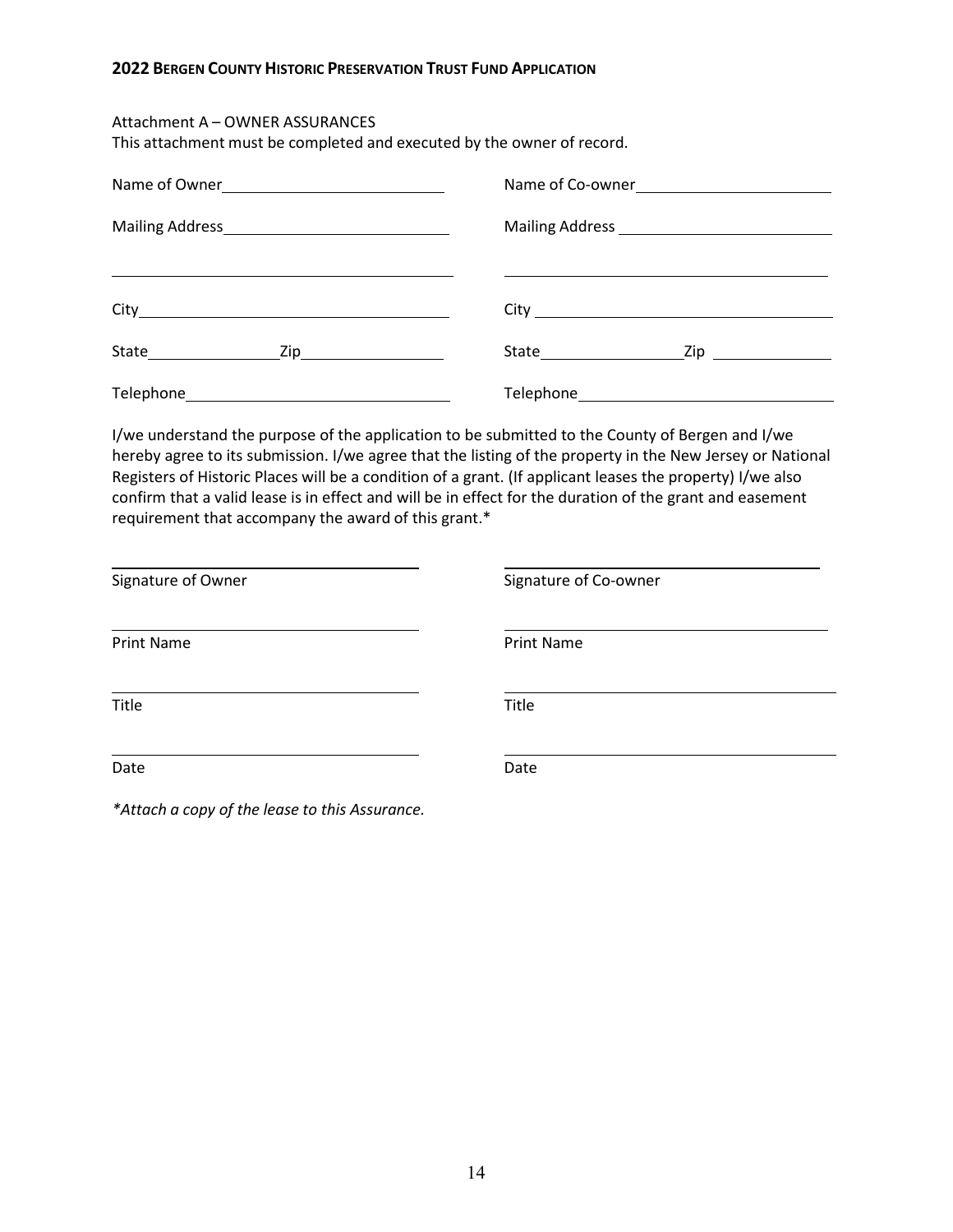### Attachment B - CHARITABLE CONSERVANCY

### **Organization Information**

Please submit a copy of each of the following:

- The organization's by-laws ?
- Proof of qualification as an eligible charitable conservancy\* $\mathbb D$
- Most recent financial audit
- A Resolution of Acknowledgment (see attached sample)
- 1. Date of incorporation 2. Estimated membership
- 3. Number of staff:\_\_\_\_\_\_\_\_\_\_\_\_\_full-time paid \_\_\_\_\_\_\_\_\_\_\_\_\_\_\_\_\_\_\_part-time paid
- 4. Volunteers: full-time part-time
- 5. State the mission of your organization.

### **Project Specific Information**

6. Briefly describe why it is important to preserve this resource and how the resource fits into your organization's mission.

7. Explain what would happen to the resource if the charitable conservancy ceased to exist.

\* An eligible charitable conservancy is a corporation or trust whose purpose includes historic preservation of historic properties, structures, facilities, sites, areas or objects, or the acquisition of such properties, structures, facilities, sites, areas or objects for historic preservation purposes. Conservancy is exempt from federal income taxation under paragraph (3) of subsection (c) of section 501 of the Federal Internal Revenue Code of 1986 (26 U.S.C. s.501(c)(3).